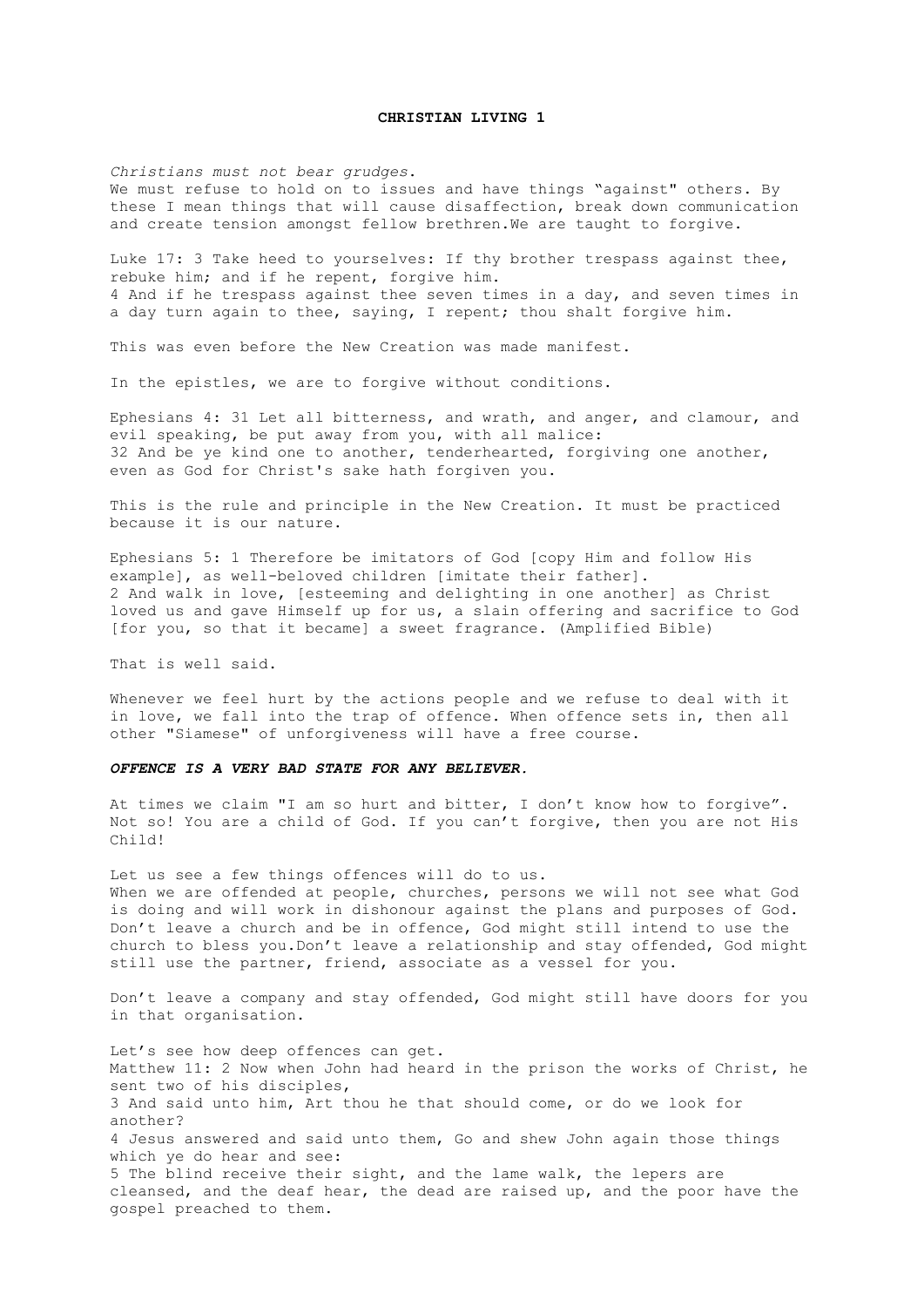6 And blessed is he, whosoever shall not be offended in me

Strange.

Why would John say such about Jesus? He questioned Jesus' ministry. He told his disciples. He created such impression in the hearts of others. Hear John earlier on.

John 1: 29The next day John seeth Jesus coming unto him, and saith, Behold the Lamb of God, which taketh away the sin of the world. 30 This is he of whom I said, After me cometh a man which is preferred before me: for he was before me. 31 And I knew him not: but that he should be made manifest to Israel, therefore am I come baptizing with water. 32 And John bare record, saying, I saw the Spirit descending from heaven like a dove, and it abode upon him. 33 And I knew him not: but he that sent me to baptize with water, the same said unto me, Upon whom thou shalt see the Spirit descending, and remaining on him, the same is he which baptizeth with the Holy Ghost. 34 And I saw, and bare record that this is the Son of God. 35 Again the next day after John stood, and two of his disciples; 36 And looking upon Jesus as he walked, he saith, Behold the Lamb of God!

This was John's testimony before he was offended.

## **WHEN YOU ARE OFFENDED YOU DON'T SEE WHAT GOD IS DOING.**

We leave churches that had blessed us and call them names. That was not our testimony before offence set in. John must have felt bitter about Jesus' style, words, and actions.

Matthew 11: 2 says he heard of Jesus' ministry. How often have we reacted to things we heard and this caused offence? John questioned Jesus' ministry. His calling. His teaching.

Many times we do this out of grievances. Unresolved issues. Our emotions are involved. We feel aggrieved.

You can't be blessed when you are offended.

Mark 6: 1 And he went out from thence, and came into his own country; and his disciples follow him. 2 And when the sabbath day was come, he began to teach in the synagogue: and many hearing him were astonished, saying, From whence hath this man these things? and what wisdom is this which is given unto him, that even such mighty works are wrought by his hands? 3 Is not this the carpenter, the son of Mary, the brother of James, and Joses, and of Juda, and Simon? and are not his sisters here with us? And they were offended at him. 4 But Jesus, said unto them, A prophet is not without honour, but in his own country, and among his own kin, and in his own house. 5 And he could there do no mighty work, save that he laid his hands upon a few sick folk, and healed them. 6 And he marvelled because of their unbelief. And he went round about the villages, teaching.

### **The power of God "ceased" to work because of offence.**

Offences cause strife.

Strife is of the devil.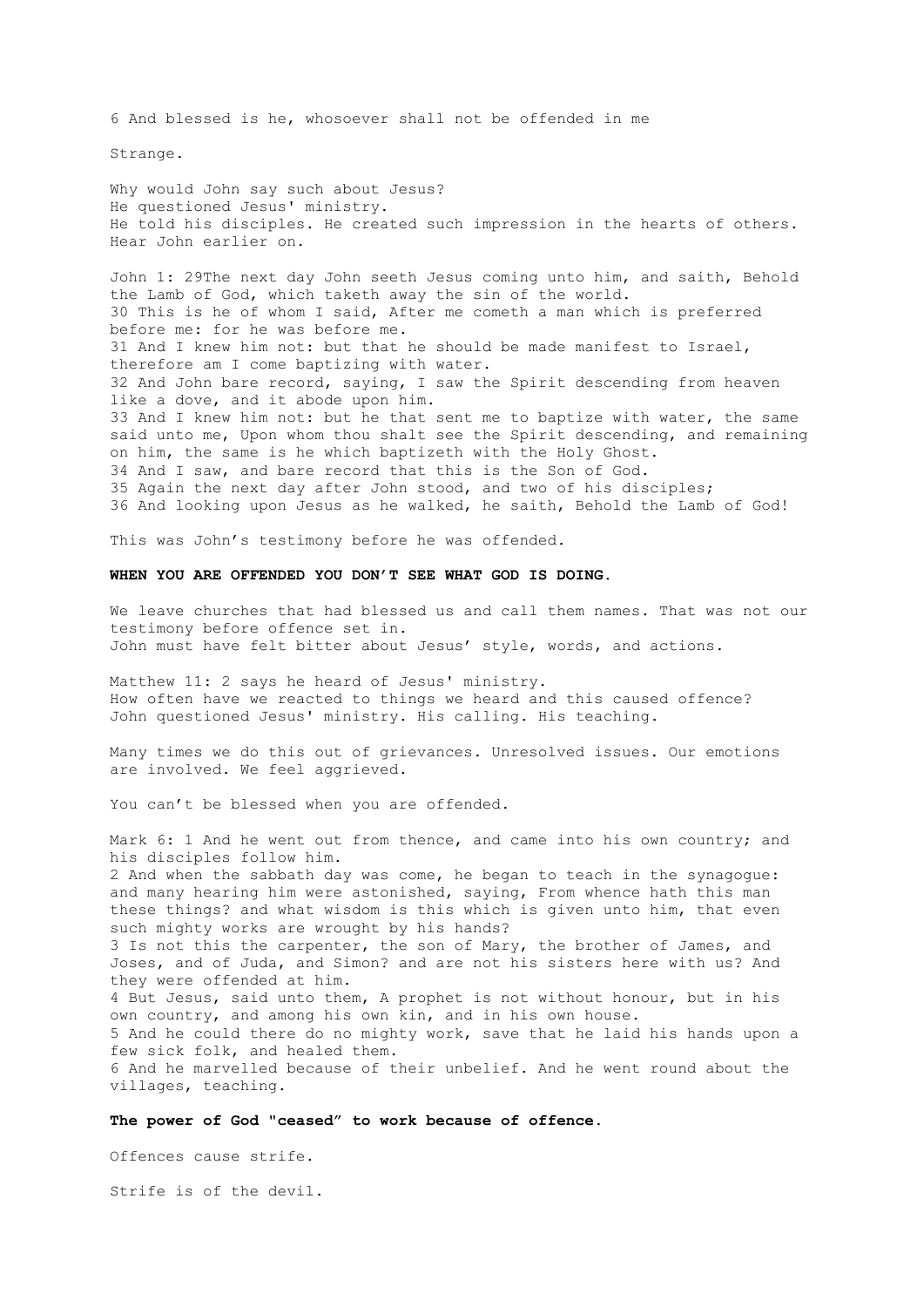James 3: 14 But if you have bitter jealousy (envy) and contention (rivalry, selfish ambition) in your hearts, do not pride yourselves on it and thus be in defiance of and false to the Truth. 15 This [superficial] wisdom is not such as comes down from above, but is earthly, unspiritual (animal), even devilish (demoniacal). 16 For wherever there is jealousy (envy) and contention (rivalry and selfish ambition), there will also be confusion (unrest, disharmony, rebellion) and all sorts of evil and vile practices. (Amplified Bible)

Refuse to be bitter about your ex (husband, wife, boss, colleague, place of work), refuse to be bitter about your former church or Pastor!

### **STOP THE OFFENCE AND WALK IN THE WORD, LOVE, THE SPIRIT!**

Blessed? refuse to be offended at ANYONE; walk in love, in the spirit not in the flesh. Jesus is Lord,We win!

## **CHRISTIAN LIVING 2**

A believer in Christ MUST not live in offence. No matter how logical it is, we must never be found holding grudges against anyone. An offence is a poison- it destroys us and those around us. An offence is a viper- it subtly stings those who listen to us. Be careful around anyone offended!

1 Corinthians 15: 33 Do not be so deceived and misled! Evil companionships (communion, associations) corrupt and deprave good manners and morals and character. (Amplified Bible)

Don't hang around offended brethren! They oftentimes infect you with the killer virus.That said, offences lead to dishonour, disrespect and disregard of sacred things.

NO ONE IS IMMUNED, NOT EVEN CLERGY.

Ministers easily spread offences to their members, who in "loyalty" make the enemy of their Pastor their targets of insults, disrespect and abuse. We must watch it and NEVER use the pulpit as a platform for settling personal scores.

IT IS A SIN.

John the Baptist was the greatest prophet of the Old Testament.

Matthew 11: 10 This is the one of whom it is written, Behold, I send My messenger ahead of You, who shall make ready Your way before You. 11 I tell you, among those born of women there has not risen anyone greater than John the Baptist...

He had the single privilege of being the FIRST to point out the messiah. His revelation was the greatest. He acknowledged he was lesser than Jesus. He acknowledged Jesus was to continue while he (John) was to decrease. However, he continued! Was imprisoned.

Jesus' ministry became popular. Drew crowds. Had miracles. Had followership.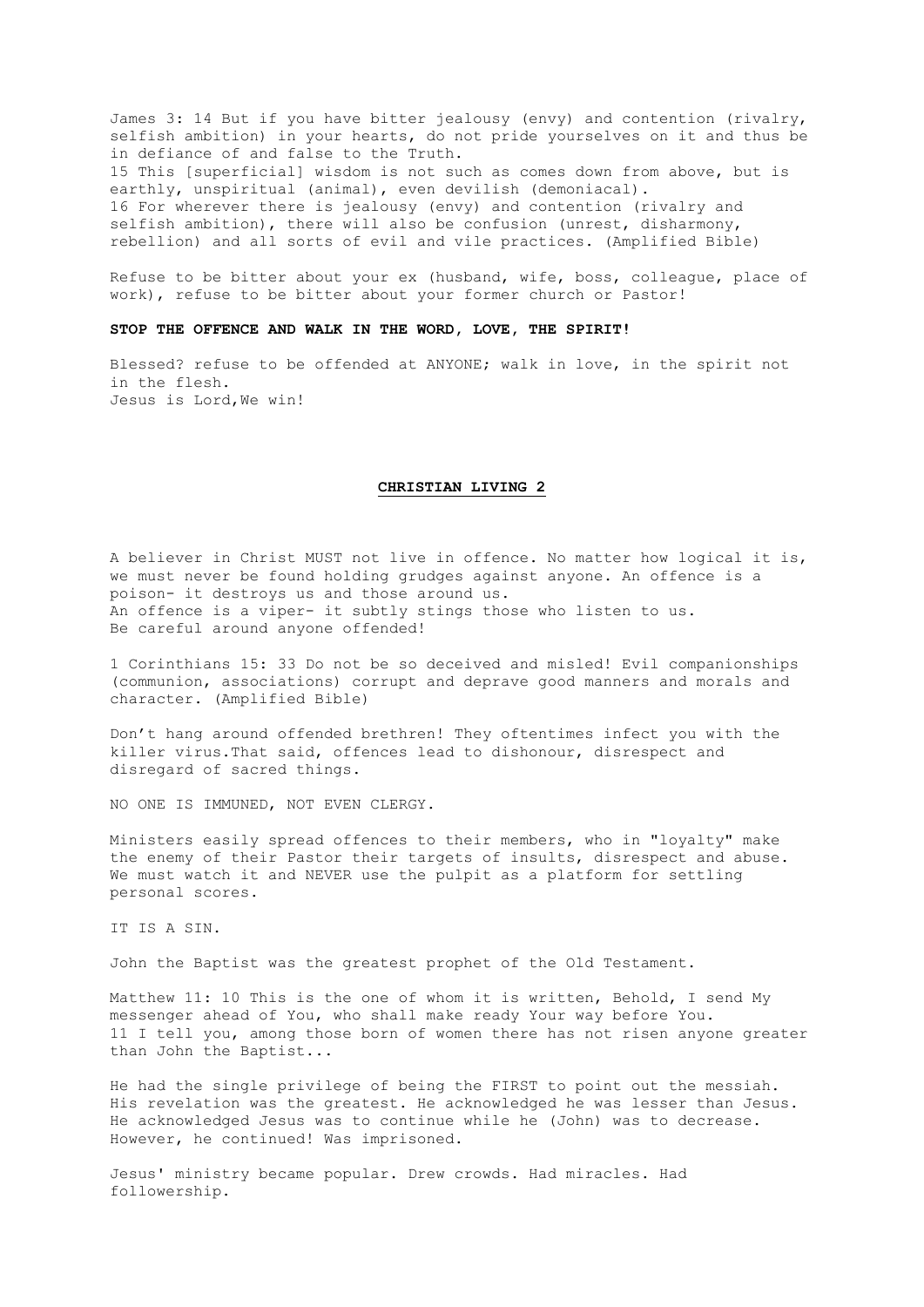John was still in prison. He couldn't pay for airtime on television. He had no church building. No private jets. No cars.

To make matters worse, Jesus wasn't criticizing Herod on John's behalf.John is aggrieved. The limelight is gone. No one is waiting at Jordan anymore (at least in case he comes back) to be baptised.

John remembers how he baptised Jesus. He remembers they are cousins. Younger cousin. Small boy! Who does Jesus think he is? After all I was also a miraculous conception. My Dad was a priest.

John was offended!

Matthew 11: 2 Now when John in prison heard about the activities of Christ, he sent a message by his disciples 3 And asked Him, Are You the One Who was to come, or should we keep on expecting a different one?

When we are offended, we begin to get critical of others. We say things like 'so called pastors', 'so called "Christians'. Men who laid hands on us to be healed. Ministered to us. Taught us what we knew before what we "now know". We call fellow brethren 'so called'.

We begin to question the miracles, the crowds, the success. We are plainly JEALOUS. Jealousy is the child of offence.When we can't celebrate the progress and success of others, oftentimes we are offended.

Jesus added salt to injury.

Mathew 11: 4 and Jesus replied to them, Go and report to John what you hear and see: 5 The blind receive their sight and the lame walk, lepers are cleansed (by healing) and the deaf hear, the dead are raised up and the poor have good news (the Gospel) preached to them. 6 And blessed (happy, fortunate, and to be envied) is he who takes no offense at Me and finds no cause for stumbling in or through Me and is not hindered from seeing the Truth. (Amplified Bible)

Offence reduces us to brawlers. We become petty. Busy bodies. Critics. Shame!We draw some examples from the Old Testament.

They were written for examples and for our learning- 1 Corinthians  $10:11$ , Romans 15: 4.

Miriam and Aaron were Moses' brethren. But God placed Moses above them.

They knew.Miriam was a prophetess, Aaron, a priest (High priest).Everybody had his role and place. We all can't be the same. Yet they were aggrieved. My kid brother is the "man of God".

Hear what they said.

Numbers12: 1 And Miriam and Aaron spake against Moses because of the Ethiopian woman whom he had married: for he had married an Ethiopian woman.

It seemed they had legitimate reasons. But it was just an excuse to get back at Moses. He was stealing the limelight.

His books were popular. His conventions were full.They had forgotten God made it so. Now let's listen to them.

Numbers12:2 And they said, Has the Lord indeed spoken only by Moses? Has He not spoken also by us? And the Lord heard it.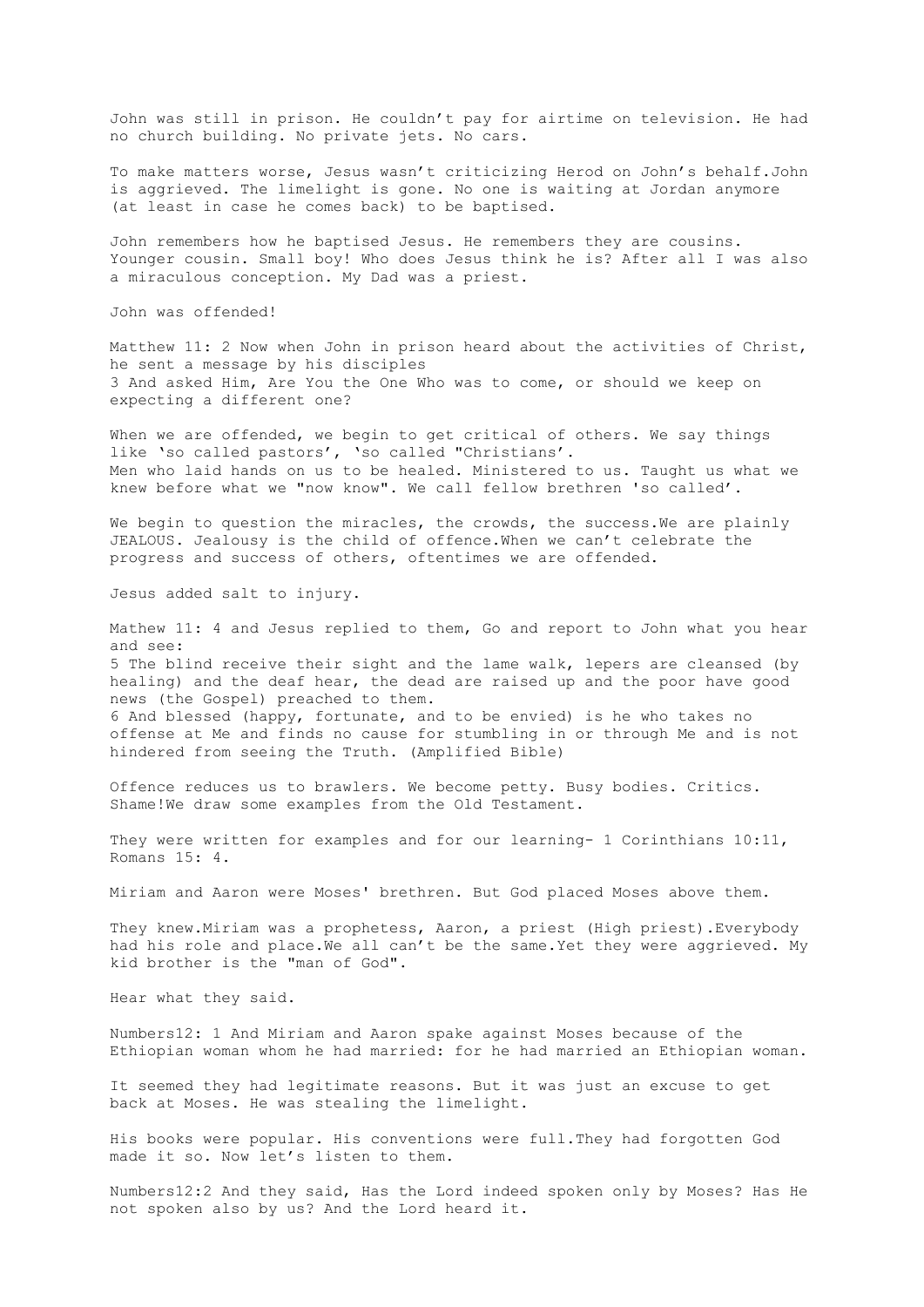It's like saying 'what is special about him?'They were offended. By the way, it appeared from the text Miriam was the lead speaker, Aaron was a supporter. Again, he shows weakness of leadership in him. God heard and responded thus. Numbers 12: 4 Suddenly the Lord said to Moses, Aaron, and Miriam, Come out, you three, to the Tent of Meeting. And the three of them came out. 5 The Lord came down in a pillar of cloud, and stood at the Tent door and called Aaron and Miriam, and they came forward. 6 And He said, Hear now My words: If there is a prophet among you, I the Lord make Myself known to him in a vision and speak to him in a dream. 7 But not so with My servant Moses; he is entrusted and faithful in all My house. 8 With him I speak mouth to mouth [directly], clearly and not in dark speeches; and he beholds the form of the Lord. Why then were you not afraid to speak against My servant Moses? (Amplified Bible) God NEVER is behind critics. They are ill-motivated. They may have logical reasons. But it's never scripturally correct. God yet again approves Moses. James 1: 20 For man's anger does not promote the righteousness God [wishes and requires]. (Amplified Bible) Your anger is not God's anger. You are only sometimes frustrated and jealous. Deal with it.! Miriam became leprous. Both nearly lost their lives. It took Moses' intervention. Imagine! Offences lead us into more evils. 2 Samuel 13 & 14 Absalom was angry with Amnon his brother. Amnon raped Tamar. David, the king (their Father) was not decisive. Absalom felt aggrieved but said NOTHING. 2 Samuel 13:22 And Absalom spoke to Amnon neither good nor bad; for Absalom hated Amnon because he had humbled his sister Tamar. 23 After two full years Absalom had sheepshearers at Baal-hazor near Ephraim, and Absalom invited all the king's sons. HE WAITED FOR TWO YEARS. The matter had died down. He struck. HE KILLED AMNON. He would later move to dethrone his Dad. He wasn't a bad boy from birth. But when you allow offences to set in, you shall be transformed into another man! Offences led him from hatred to bitterness, conspiracy, murder, rebellion and strife. WE MUST DEAL WITH OFFENCES BEFORE THEY DEAL WITH US! We shall examine how to do this later. Paul admonishes us this way.

Ephesians 4: 26 When angry, do not sin; do not ever let your wrath (your exasperation, your fury or indignation) last until the sun goes down. 27 Leave no [such] room or foothold for the devil [give no opportunity to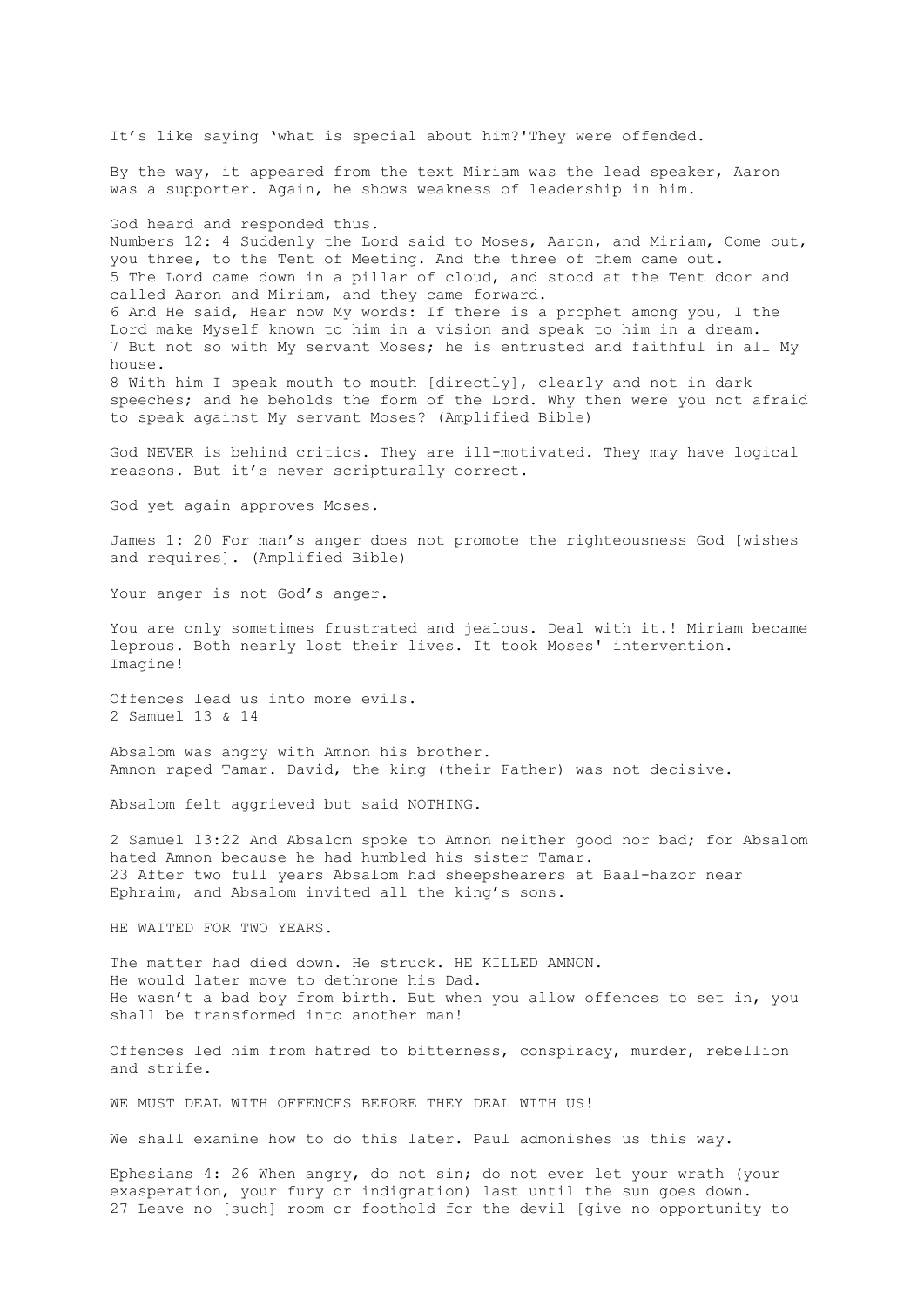him. (Amplified Bible)

STAY AWAY FROM OFFENDED PEOPLE or you will become offended too.

Blessed? refuse offences in your heart and around you, walk in the Spirit, don't fulfil the lusts of the flesh! Jesus is Lord, We win!

## **CHRISTIAN LIVING 3**

The art of forgiveness is the Christian nature. It is the believer's uniqueness. When he doesn't forgive others, he puts his faith on the spotlight to be questioned. To overcome offences the believer MUST learn to forgive.

OFFENCES WILL ALWAYS COME TO US....ALWAYS.

LUKE 17 :1 Then said he unto the disciples, It is impossible but that offences will come...!

People are bound to say hurtful things to us, treat us unfairly, abuse us, cheat us, lie against us. IT WILL SURELY COME TO PASS. IT WILL... DAILY.

Yet, we must never get offended nor live in offence. Philippians 1:10 That ye may approve things that are excellent; that ye may be sincere and without offence till the day of Christ.

Paul prays that we live without offence until the day of Christ. The day of Christ is the Day of judgement for believers. In that Day we receive reward for our works as believers.

2 Corinthians 5:10 For we must all appear before the judgment seat of Christ, so that each of us may receive what is due us for the things done while in the body, whether good or bad.

1 Corinthians 3: 13 Every man's work shall be made manifest: for the day shall declare it, because it shall be revealed by fire; and the fire shall try every man's work of what sort it is. 14 If any man's work abide which he hath built thereupon, he shall receive a reward. 15 If any man's work shall be burned, he shall suffer loss: but he himself shall be saved; yet so as by fire.

Offence will surely make us lose our reward.

The only way out? Philippians 1:9 And this I pray, that your love may abound yet more and more in knowledge and in all judgment.

Only our Love walk can keep us free from offence. ONLY.

We must have a love walk. A lifestyle of love. The love of God.

Hear Jesus.

Matthew 5: 44 But I say unto you, Love your enemies, bless them that curse you, do good to them that hate you, and pray for them which despitefully use you, and persecute you; 45 That ye may be the children of your Father which is in heaven: for he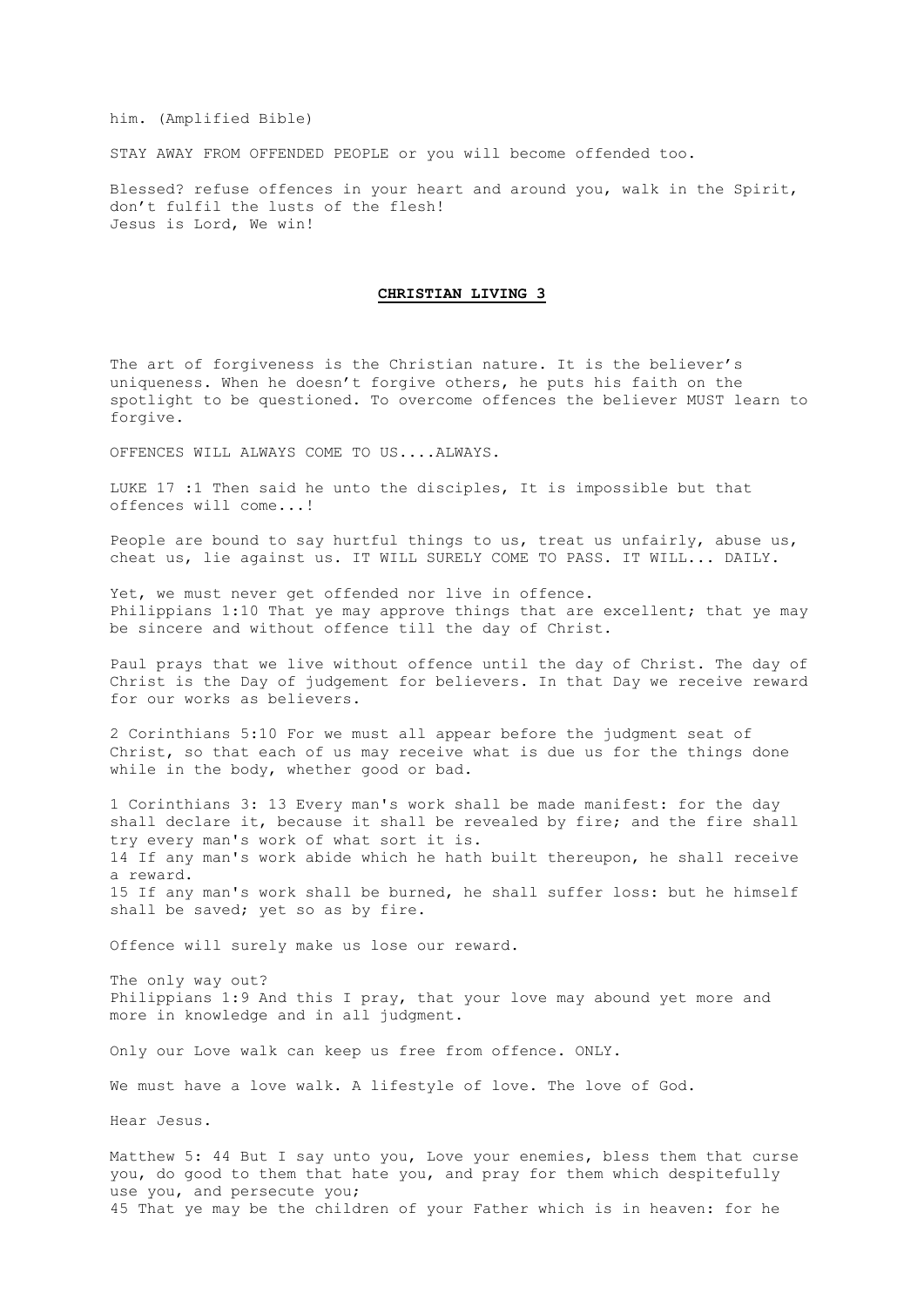maketh his sun to rise on the evil and on the good, and sendeth rain on the just and on the unjust. 46 For if ye love them which love you, what reward have ye? do not even the publicans the same? You are to love those who do wicked things to you! It's not justifiable to hate one who hates you! Or curse back one who curses you! Peter exhorts us. 1 Peter 2: 21 For even to this were you called [it is inseparable from your vocation]. For Christ also suffered for you, leaving you [His personal] example, so that you should follow in His footsteps. 22 He was guilty of no sin, neither was deceit (guile) ever found on His lips. 23 When He was reviled and insulted, He did not revile or offer insult in return; [when] He was abused and suffered, He made no threats [of vengeance]; but he trusted [Himself and everything] to Him Who judges fairly. (Amplified Bible) VERY APT. YOU MUST NEVER TAKE REVENGE.YOU MUST NEVER PAY FIRE FOR FIRE. Revenge at times may come in subtle forms. You will tell other brethren about it so they will have disaffection against the offender. Romans 12: 17 Repay no one evil for evil, but take thought for what is honest and proper and noble [aiming to be above reproach] in the sight of everyone. 18 If possible, as far as it depends on you, live at peace with everyone. 19 Beloved, never avenge yourselves, but leave the way open for [God's] wrath; for it is written, Vengeance is Mine, I will repay (requite), says the Lord. 20 But if your enemy is hungry, feed him; if he is thirsty, give him drink; for by so doing you will heap burning coals upon his head. 21 Do not let yourself be overcome by evil, but overcome (master) evil with good. (Amplified Bible) The burning coals in verse 20 refers to an offering for sin. In other words, you are asking for forgiveness for the offender by doing good to him. You are overcoming evil with good! When you forgive and refuse to revenge you have Christ Jesus (not the offender) in view. Ephesians 4:32 And become useful and helpful and kind to one another, tenderhearted (compassionate, understanding, loving-hearted), forgiving one another [readily and freely], as God in Christ forgave. (Amplified Bible) Ephesians 5:1 Therefore be imitators of God [copy Him and follow His example], as well-beloved children [imitate their father]. 5:2 And walk in love, [esteeming and delighting in one another] as Christ loved us and gave Himself up for us, a slain offering and sacrifice to God [for you, so that it became] a sweet fragrance. (Amplified Bible) Practical things to do:

1. Always and never get carried away with the present and forget who you were. By this I mean don't start feeling like 'I am a child of God as though you have always been, I am a man of faith and power as though you were born so. I am a man of God as though it was your family name'.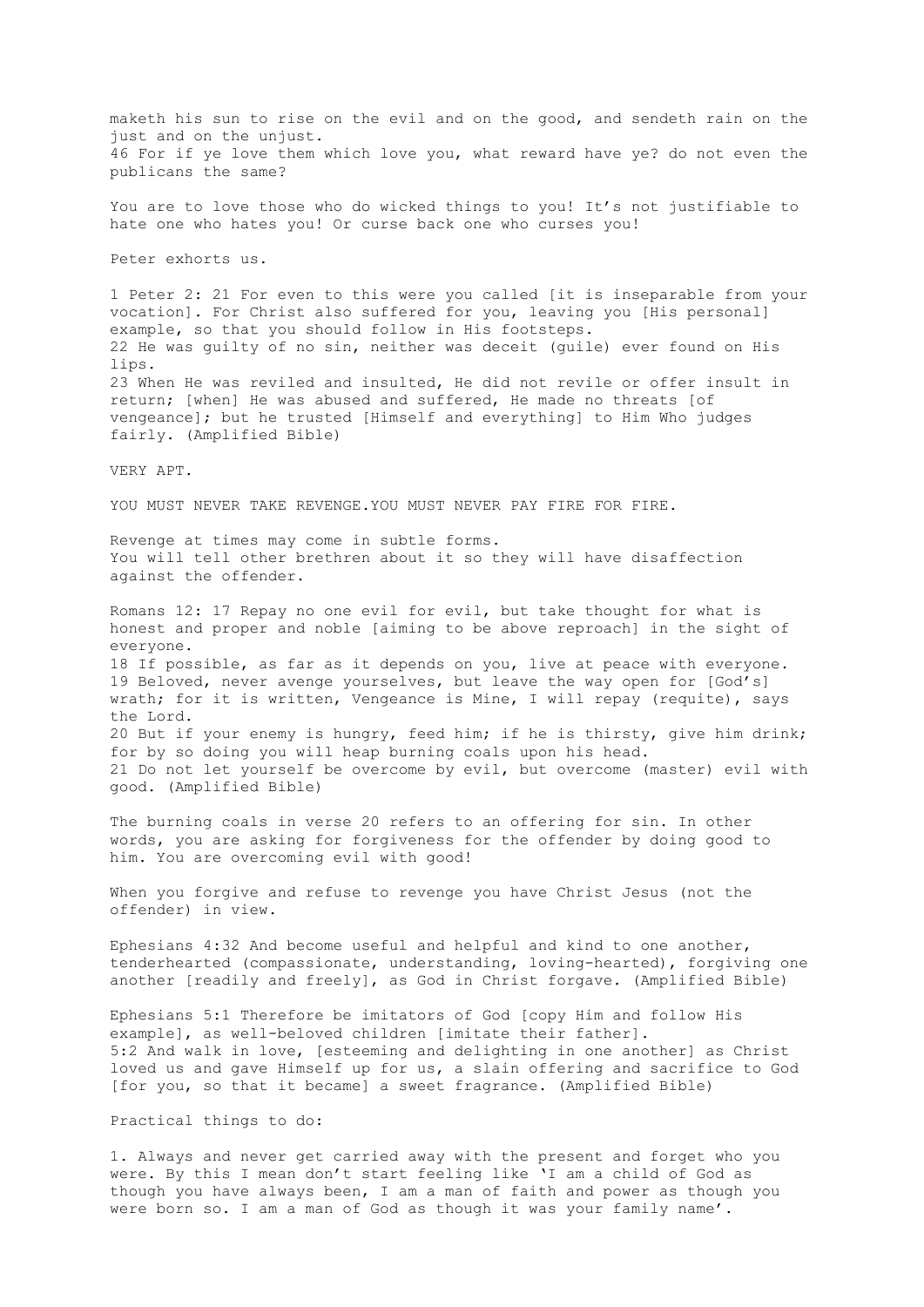### **YOU WERE A SINNER SAVED BY MERCY AND GRACE.**

Peters puts it this way.

1 Peter 1: 9 For whoever lacks these qualities is blind, [spiritually] shortsighted, seeing only what is near to him, and has become oblivious [to the fact] that he was cleansed from his old sins. (Amplified Bible)

We all hold on to the thread of God's mercy. None of us can ever claim self-justification. We are only here by mercy! We offended God (and even still do). He took the blame. He loved us and still does.

We need to constantly remind ourselves that we are SINNERS outside God's mercy! This will put us in check when we feel aggrieved by others.

Paul did this often.

1 Timothy 1: 13 Who was before a blasphemer, and a persecutor, and injurious: but I obtained mercy, because I did it ignorantly in unbelief.

14 And the grace (unmerited favor and blessing) of our Lord [actually] flowed out superabundantly and beyond measure for me, accompanied by faith and love that are [to be realized] in Christ Jesus.

15 The saying is sure and true and worthy of full and universal acceptance, that Christ Jesus (the Messiah) came into the world to save sinners, of whom I am foremost. (Amplified Bible)

Never forget who you were. Never.

When all is said and done, all of us, I mean ALL OF US will be hanging ONLY, I repeat ONLY, on the MERCY OF GOD in eternity. All our braggadocio before men, our church members would have ended. All our 'solid" and oftentimes arrogant boasts on 'New Creation realities' will have no effect. ONLY HIS MERCY WILL BE OUR HOPE AND FAITH.

Never forget. NEVER. If God were to revenge daily, Humanity would need to be created again. Daily. No one would survive a day. No one!

2. Pray for your offenders.

We have been taught to pray against. This is not from the Word.

When you are hurt, get HOT with praying for the offender.

Matthew 5:44 But I say unto you, Love your enemies, bless them that curse you, do good to them that hate you, and pray for them which despitefully use you, and persecute you;

How is this done?

Luke 23: 34 Then said Jesus, Father, forgive them; for they know not what they do.

Acts 7: 60 And falling on his knees, he cried out loudly, Lord, fix not this sin upon them [lay it not to their charge]! And when he had said this, he fell asleep [in death]. (Amplified Bible)

Both Christ- Jesus and the man in Him turned the focus on the Father in prayer. They refused to get personal about things done unto them.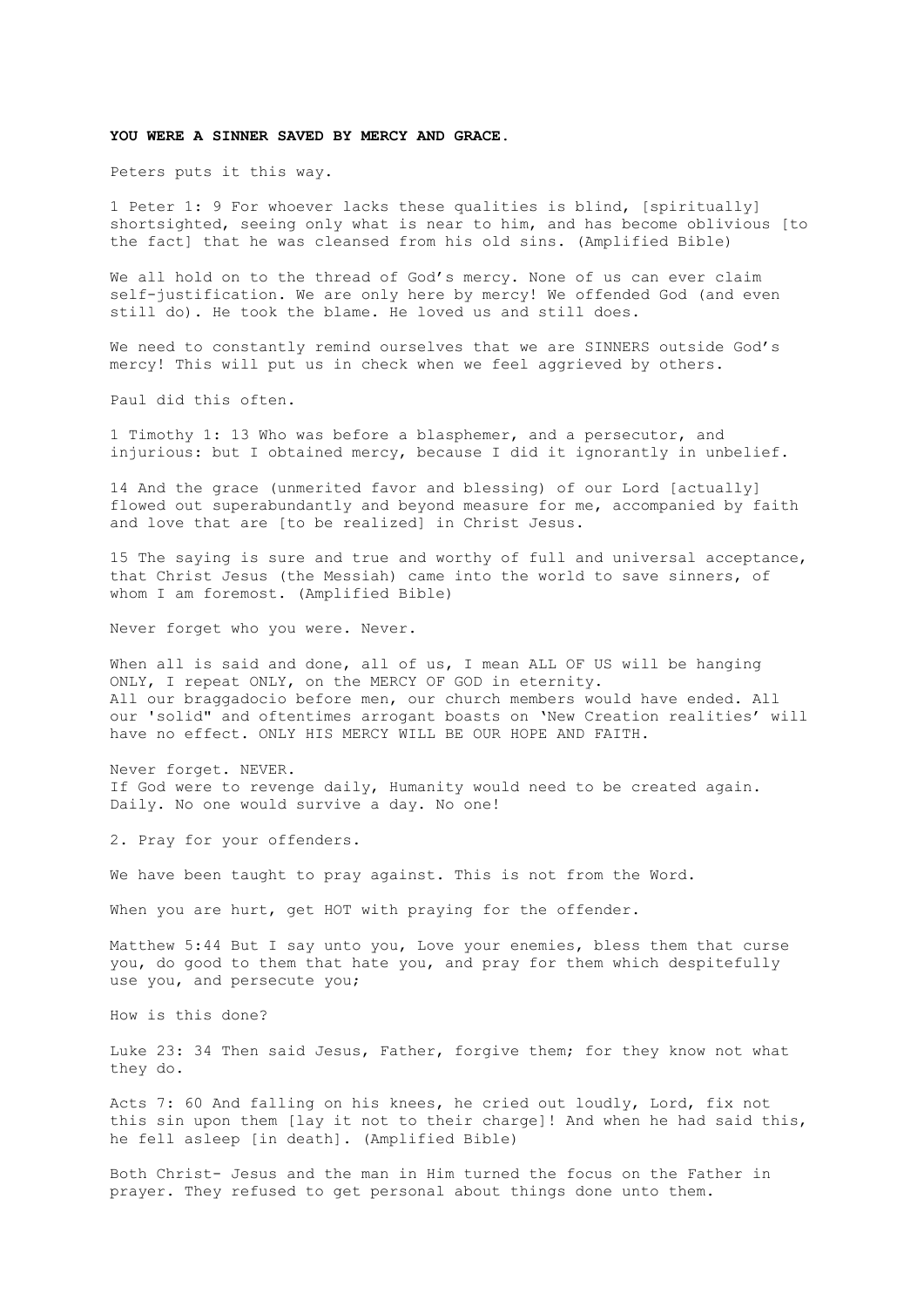They saw the sin firstly against God!

Hence they prayed. Heaped coals of fire upon the heads of the offender. Overcame evil with good!

We must include praying daily for those who offend us. It must be a prayer point. For God to heal them, bless them, forgive them. They shouldn't fall and die because they hurt us, We didn't (don't) because we continually 'hurt' God!

People must be BLESSED when they hurt us.

It is an opportunity for God's blessings when they offend us. Evil done (deeds) creates the way for Good. Darkness for Light. Man's sin brought out the "best" of God. His love.

WHEN ANYONE OFFENDS YOU, It's only an avenue to bring out your best- The nature of God! Wherever and whenever you read this, stop and pause over those who sinned against you, wronged you. Get on your knees and pray. At least 5 minutes.

Blessed? I am (was)a sinner saved by grace, I have not right to be unmerciful as I am a man saved ONLY be mercy. I will never allow revenge. No offences. I walk in the Light. Jesus is Lord,We win!

## **THE CHRISTIAN AND JUDGEMENT**

1 Corinthians 10:15 KJV [15] I speak as to wise men; judge ye what I say.

It's vital for a believer to be able to judge and discern spiritual things.

Scriptures lend credence to this.

1 Corinthians 2:15 KJV [15] But he that is spiritual judgeth all things, yet he himself is judged of no man.

Judging here isn't the same as proving guilty or name calling. It simply means to "weigh issues and themselves " To know. To understand . To distinguish .

Some have quoted Jesus albeit wrongly.

Matthew 7:1 KJV [1] Judge not, that ye be not judged.

Judge not ..,what? Who or how? Context always bails out any seeming unclear text.

Proceeding verses will help.

Matthew 7:2-6 KJV [2] For with what judgment ye judge, ye shall be judged: and with what measure ye mete, it shall be measured to you again. [3] And why beholdest thou the mote that is in thy brother's eye, but considerest not the beam that is in thine own eye?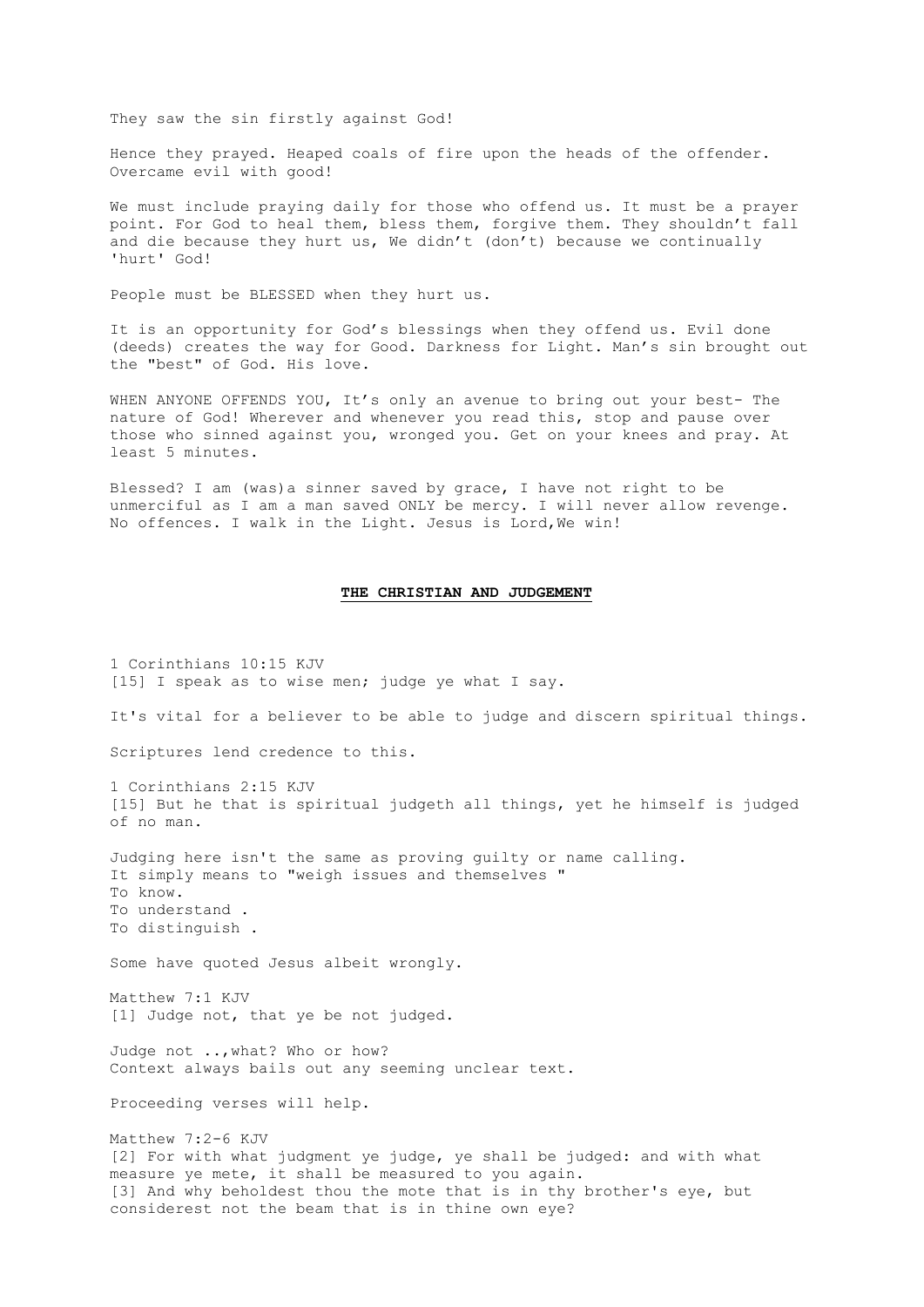[4] Or how wilt thou say to thy brother, Let me pull out the mote out of thine eye; and, behold, a beam is in thine own eye? [5] Thou hypocrite, first cast out the beam out of thine own eye; and then shalt thou see clearly to cast out the mote out of thy brother's eye. [6] Give not that which is holy unto the dogs, neither cast ye your pearls before swine, lest they trample them under their feet, and turn again and rend you. Judge not hypocritically! We mustn't judge with hypocritical motives or manner. Luke's account adds another fact to this. Luke 6:37-38 KJV [37] Judge not, and ye shall not be judged: condemn not, and ye shall not be condemned: forgive, and ye shall be forgiven: [38] Give, and it shall be given unto you; good measure, pressed down, and shaken together, and running over, shall men give into your bosom. For with the same measure that ye mete withal it shall be measured to you again. Verse 38 has suffered some very terrible interpretation in recent times. It has been used for money. Jesus used it for judgment . He says be merciful . Merciful judgment. He never forbade judgment . He only asked not to condemn, Rebuke,but not convict. He speaks of judgment . Matthew 7:15-16,20 KJV [15] Beware of false prophets, which come to you in sheep's clothing, but inwardly they are ravening wolves. [ 16] Ye shall know them by their fruits. Do men gather grapes of thorns, or figs of thistles? [20] Wherefore by their fruits ye shall know them. You won't know counterfeits without weighing issues. Things they say.What they teach. These is their fruit. We must not judge motives. Because ,men's hearts are beyond our reach. 1 Corinthians 4:5 KJV [5] Therefore judge nothing before the time, until the Lord come, who both will bring to light the hidden things of darkness, and will make manifest the counsels of the hearts: and then shall every man have praise of God. However,we must discern teachings. Teachers and what they communicate. The work of ministers / pastors is to mature saints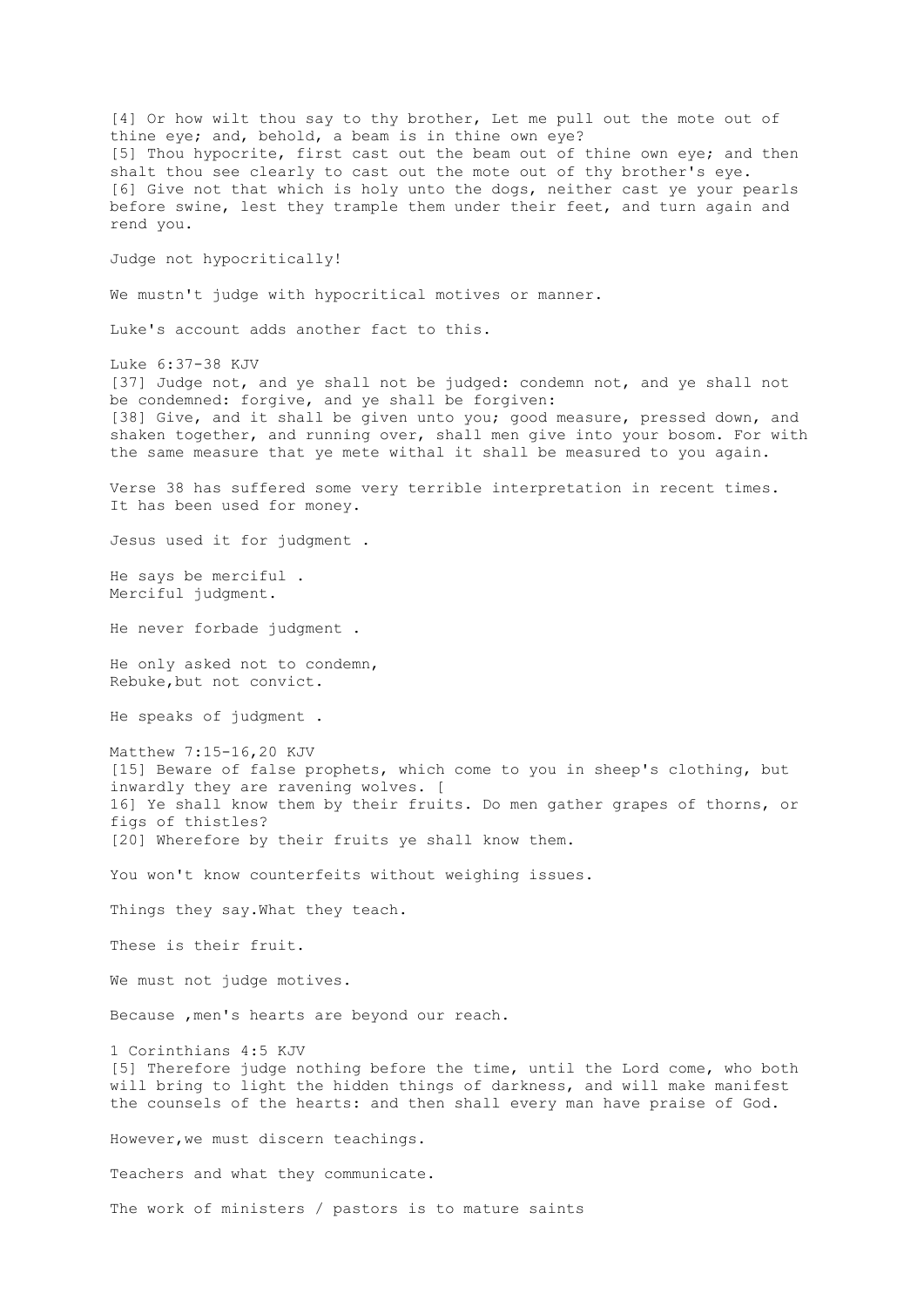Ephesians 4:11-13 KJV [11] And he gave some, apostles; and some, prophets; and some, evangelists; and some, pastors and teachers; [12] For the perfecting of the saints, for the work of the ministry, for the edifying of the body of Christ: [13] Till we all come in the unity of the faith, and of the knowledge of the Son of God, unto a perfect man, unto the measure of the stature of the fulness of Christ: When this happens, the saints can discern Ephesians 4:14 KJV [14] That we henceforth be no more children, tossed to and fro, and carried about with every wind of doctrine, by the sleight of men, and cunning craftiness, whereby they lie in wait to deceive; No longer vulnerable to any form of teaching. They leave the level of excitement and uncontrolled worship of signs and wonders. They aren't overwhelmed by a persons fame ,money and thus cant discern They hold the scriptures dearly. Just like the men in berea did just before they believed. Acts 17:11-12 KJV [11] These were more noble than those in Thessalonica, in that they received the word with all readiness of mind, and searched the scriptures daily, whether those things were so. [12] Therefore many of them believed; also of honourable women which were Greeks, and of men, not a few. They search, find out, investigate , think through the scriptures whether those things are true. Miracles attest to the gospel. Follow the believer. The message. Mark 16:17-18,20 KJV [17] And these signs shall follow them that believe; In my name shall they cast out devils; they shall speak with new tongues; [18] They shall take up serpents; and if they drink any deadly thing, it shall not hurt them; they shall lay hands on the sick, and they shall recover . [20] And they went forth, and preached every where, the Lord working with them , and confirming the word with signs following. Amen. But must never replace judgment . Scriptures remain our only proof of and for things done or said by men. I mean scriptures rightly divided.2tim2:15 Just like Jesus did in Luke 24:25-27. Allowing scriptures interpret itself . Crowds must be reached but aren't proofs. Crowds have been wrong. In the four gospel (john 6, Luke 23:18)